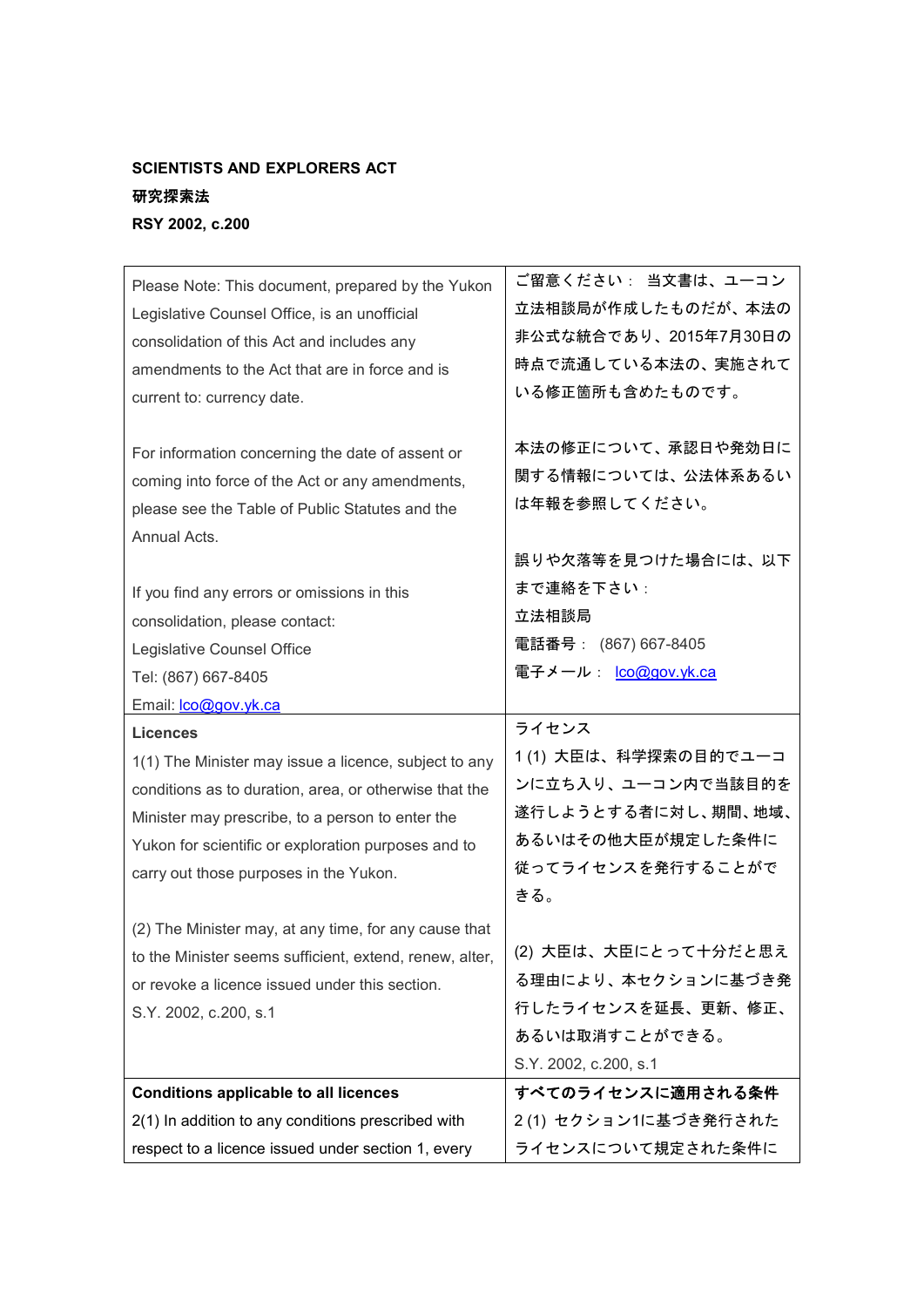| licence is subject to the following conditions             | 加え、すべてのライセンスは以下の条件    |
|------------------------------------------------------------|-----------------------|
| (a) that the objects of entry of the holder of the         | に従う                   |
| licence into the Yukon are exclusively for scientific or   | (a) ユーコンへの立ち入りライセンス   |
| exploration purposes and not, in any way, political or     | 保持者の目的は科学あるいは探索であ     |
| commercial;                                                | り、決して政治的、商業的なものではな    |
| (b) that, subject to section 3, the licensee will strictly | $\mathsf{L}$ :        |
| comply with the provisions of all laws of the Yukon.       | (b) セクション3に従い、ライセンス保  |
|                                                            | 持者はユーコンのすべての法律の条項     |
| (2) Every applicant for a licence shall furnish to the     | を遵守する。                |
| Minister an accurate statement showing the number,         |                       |
| identity, and nationality of the persons who will          | (2) 何人も、ライセンスの申請者は、大  |
| accompany the applicant as well as the applicant's         | 臣に対し、申請者自身の身元及び国籍に    |
| own identity and nationality.                              | 加え、申請者に同行する者の人数、身元    |
|                                                            | 及び国籍を示した正確な文書を提供し     |
| (3) The Commissioner in Executive Council may              | なければならない。             |
| prescribe the fee for any licence issued under this        |                       |
| Act.                                                       | (3) 評議委員会は、本法に基づき発行さ  |
| S.Y. 2002, c.200, s.2                                      | れるライセンスのための手数料を規定     |
|                                                            | することができる。             |
|                                                            | S.Y. 2002, c.200, s.2 |
| No entry without licence                                   | ライセンスなくしての立ち入り禁止      |
| 3 No person shall enter the Yukon for scientific or        | 3 何人も、本法に基づき発行されたライ   |
| exploration purposes and no person shall carry out         | センスなくして、科学又は探索目的でユ    |
| those purposes in the Yukon unless they are the            | ーコンに立ち入ることはできず、またユ    |
| holder of a valid licence issued under this Act.           | 一コン内で当該目的を達することはで     |
| S.Y. 2002, c.200, s.3                                      | きない。                  |
|                                                            | S.Y. 2002, c.200, s.3 |
| <b>Returns</b>                                             | 答申                    |
| 4(1) Every licensee shall, at the close of the scientific  | 4 (1) すべてのライセンス保持者は、発 |
| or exploration work in respect of which their licence      | 行されたライセンスに基づく科学探索     |
| was issued, furnish, in duplicate, to the Minister         | を終了した時点で、大臣に対して、以下    |
| (a) a statement setting forth the scientific information   | を正副2通提供しなければならない。     |
| the licensee has acquired in carrying out the              | (a) ライセンスが発行された目的を遂   |
| purposes in respect of which the licence was issued;       | 行したことで、ライセンス保持者が獲得    |
| (b) a report setting forth the localities visited and the  | した科学的な情報について説明した文     |
| time spent in each locality;                               | 書 ;                   |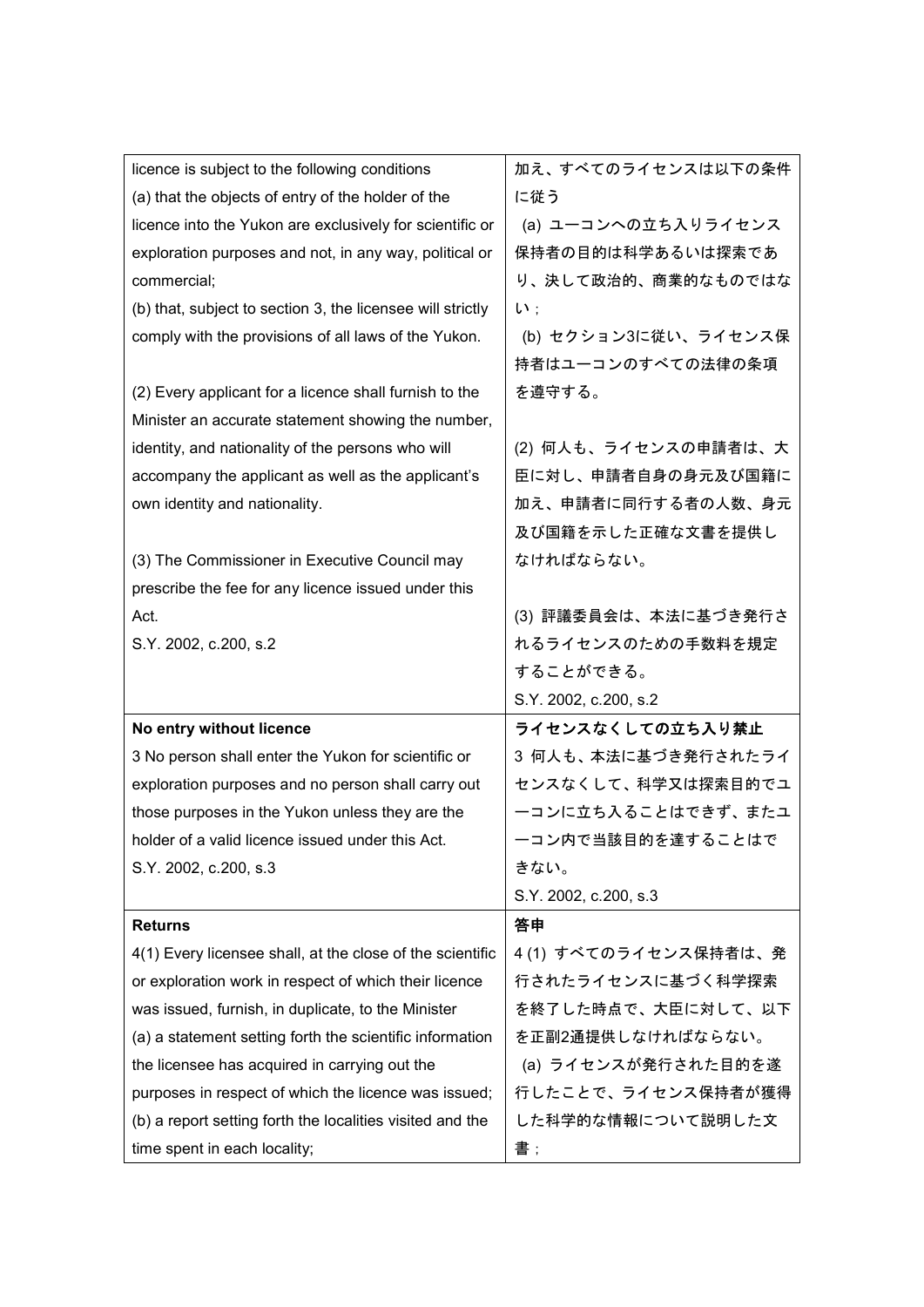| (c) a descriptive catalogue of all specimens collected; | (b) 訪問した場所及び各場所で過ごし   |
|---------------------------------------------------------|-----------------------|
| (d) copies of all photographs taken and maps and        | た日時を明記した報告書;          |
| plans made in connection with the work together with    | (c) 採取された標本についての記述的   |
| explanatory notes; and                                  | な目録 ;                 |
| (e) any other information that the Commissioner in      | (d) 撮影した写真すべてのコピー及び   |
| Executive Council may prescribe.                        | 作業に関連した地図や計画表に注釈を     |
|                                                         | 付けたもの:                |
| (2) Every licensee shall immediately after being        | (e) 評議委員会が規定したその他のあ   |
| requested by them to do so, furnish to a member of      | らゆる情報。                |
| the Royal Canadian Mounted Police or an officer in      |                       |
| charge of a government patrol, or other Crown           | (2) ライセンス保持者は、要求されたら  |
| officer, a log of voyages by water taken by the         | すぐに、ライセンス保持者による水上旅    |
| licensee, or information of the route followed on       | 行の日誌を、場合によっては、それらの    |
| journeys by land or air taken by the licensee, as the   | 航海あるいは旅行についての全詳細と     |
| case may be, together with full particulars of those    | ともに、カナダ王立騎馬警察のメンバ     |
| voyages or journeys.                                    | 一、政府のパトロールを担当する職員、    |
| S.Y. 2002, c.200, s.4                                   | 刑事に対して提供しなければならない。    |
|                                                         | S.Y. 2002, c.200, s.4 |
|                                                         |                       |
| <b>Specimens</b>                                        | 標本                    |
| 5 The Minister may require a licensee to submit to the  | 5 大臣は、ライセンス保持者に対し、彼   |
| Minister or to any person that the Minister may         | らが採取した標本の一部あるいは全部     |
| designate, any or all of the specimens collected by     | を大臣、あるいは大臣の指名する者に提    |
| the licensee, and those specimens may be disposed       | 出す両要求することができ、それらの標    |
| of in any manner the Minister thinks fit.               | 本は、大臣が的つと考える方法で処分す    |
| S.Y. 2002, c.200, s.5                                   | ることができる。              |
|                                                         | S.Y. 2002, c.200, s.5 |
| <b>Regulations</b>                                      | 規則                    |
| 6 The Commissioner in Executive Council may, from       | 6 評議委員会は、本法の条項の目的を遂   |
| time to time, make rules and regulations for carrying   | 行するために、折に触れて規則を制定す    |
| out the purposes and provisions of this Act.            | ることができる。              |
| S.Y. 2002, c.200, s.6                                   | S.Y. 2002, c.200, s.6 |
| <b>Offence and penalty</b>                              | 違反及び罰則                |
| 7 Any person who violates any provision of this Act or  | 7 何人も、本法又は規則の条項、あるい   |
| the regulations or the conditions of a licence issued   | は本法に基づくライセンスの他の条件     |
| under this Act commits an offence and is liable on      | に違反した者は、即決判決において1000  |